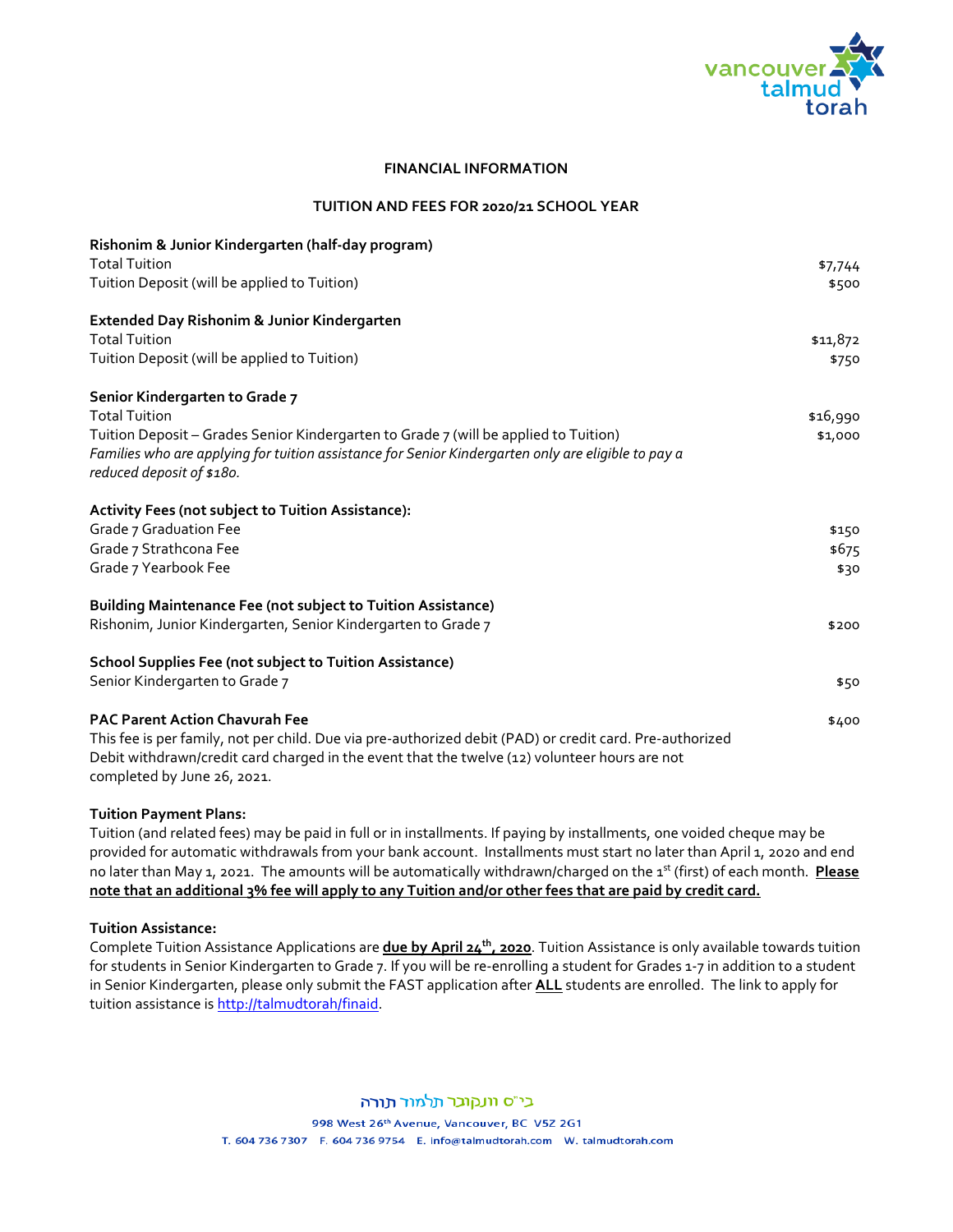

# **DEPOSIT PAYMENT FORM for 2020/21 School Year Deposit & PAC Payment Due with Enrolment by February 14<sup>th</sup>, 2020 Please Complete the Form and Attach with Payment**

## **(ONE FORM PER FAMILY)**

|        | Please check those that apply:                                                                                                                                                                                                                                                                                                                                     |    |
|--------|--------------------------------------------------------------------------------------------------------------------------------------------------------------------------------------------------------------------------------------------------------------------------------------------------------------------------------------------------------------------|----|
| $\Box$ | Tuition Deposit - Rishonim & Junior Kindergarten Half-Day: \$500 per student                                                                                                                                                                                                                                                                                       |    |
| $\Box$ | Tuition Deposit - Rishonim & Junior Kindergarten Full-Day: \$750 per student                                                                                                                                                                                                                                                                                       |    |
| $\Box$ | Tuition Deposit - Senior Kindergarten to Grade 7: \$1,000 per student                                                                                                                                                                                                                                                                                              |    |
| $\Box$ | Affordability Discount Deposit - Senior Kindergarten to 7: \$1,000 per student                                                                                                                                                                                                                                                                                     |    |
| $\Box$ | Reduced (TAC) Tuition Deposit (Non-refundable, applied towards tuition)<br>Families whose tuition is determined through tuition assistance are eligible to pay a<br>reduced deposit of \$180 per NEW child enrolling in Senior Kindergarten to 7. Families<br>currently on tuition assistance will be receiving an email regarding the reduced deposit<br>amounts. |    |
| $\Box$ | 3% Credit Card processing fee (if paying by credit card)                                                                                                                                                                                                                                                                                                           | \$ |
|        | <b>TOTAL PAYMENT</b>                                                                                                                                                                                                                                                                                                                                               | \$ |

# □ **Yes, please charge the Parent Action Chavurah (PAC) Fee of \$400 via auto withdrawal/credit card (please circle one)**

| Automatic Bank Withdrawal (please include a copy of VOID check)<br>□                               |                                                              |
|----------------------------------------------------------------------------------------------------|--------------------------------------------------------------|
| Bank Acct Number: ___________________________                                                      | Transit Number: ________________ Institution Number: _______ |
|                                                                                                    |                                                              |
|                                                                                                    | (include middle initial if part of legal name)               |
| Payment by VISA or MasterCard or American Express (additional 3% credit card processing fee):<br>□ | (include middle initial if part of legal name)               |
|                                                                                                    |                                                              |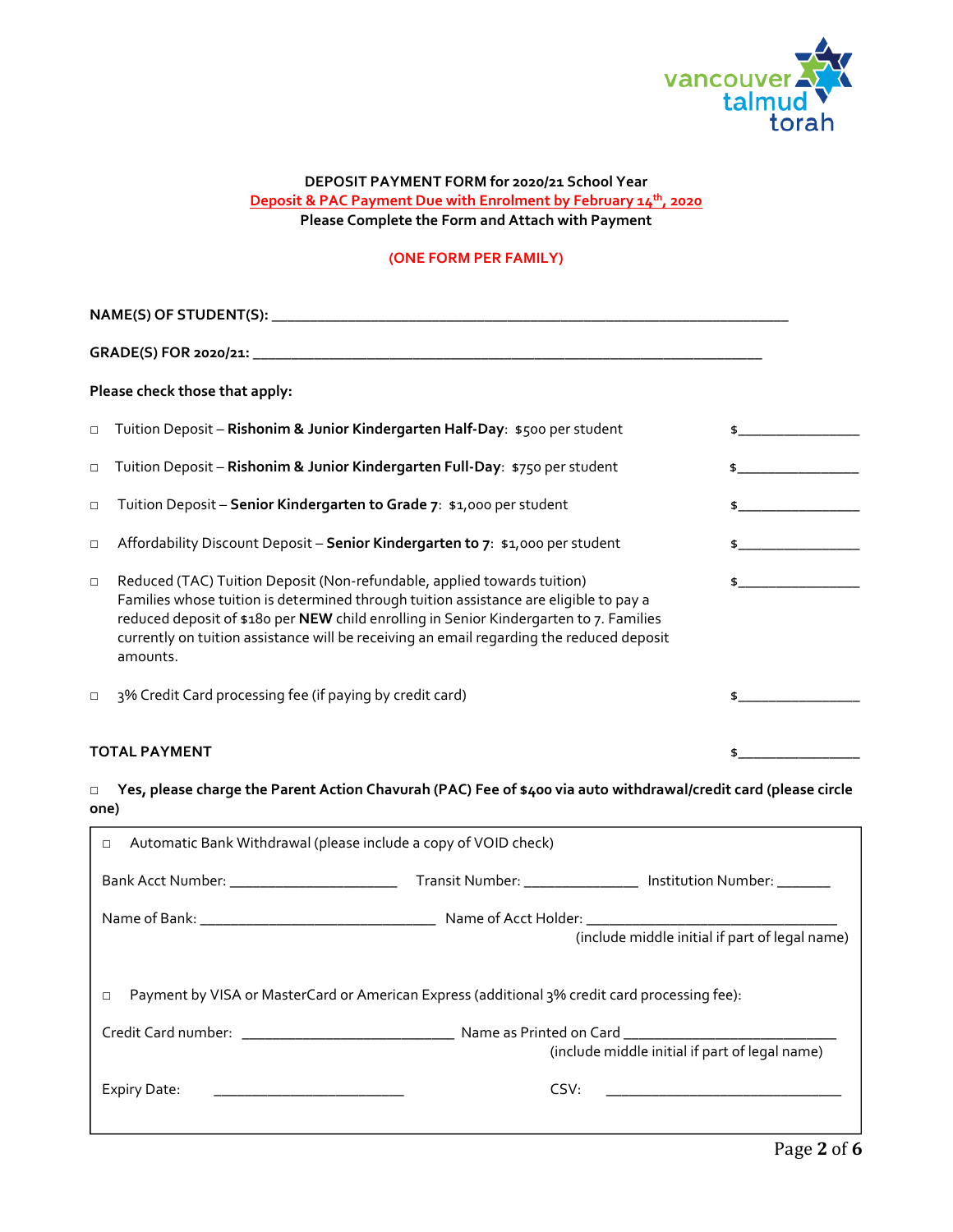

## **TUITION PAYMENT FORM for 2020-21 School Year For Families not applying for Tuition Assistance or Affordability Discount Program**  Payment(s) due in Accounting Office by no later than: **Friday, February 14th, 2020**

# **PLEASE COMPLETE ONE FORM PER FAMILY**

| Please check those that apply:                                                                                                                                              |                 |
|-----------------------------------------------------------------------------------------------------------------------------------------------------------------------------|-----------------|
| Rishonim & Jnr Kindergarten - Half-day Program (including maintenance fee)                                                                                                  |                 |
| Rishonim or Junior Kindergarten Student (Half-day program)<br>□                                                                                                             | \$7,944         |
| Rishonim & Jnr Kindergarten - Extended-day Program (including maintenance fee)                                                                                              |                 |
| Rishonim or Junior Kindergarten Student (Extended-day program)<br>$\Box$                                                                                                    | \$12,072        |
| Senior Kindergarten to Grade 7 (including maintenance fee)                                                                                                                  |                 |
| Senior Kindergarten to Grade 7 Student<br>$\Box$                                                                                                                            | \$17,190        |
|                                                                                                                                                                             |                 |
| Additional Fees (please tick all that apply):                                                                                                                               |                 |
| School supplies fee (for Senior Kindergarten to Grade 7)<br>$\Box$                                                                                                          | \$50            |
| Graduation fee (for Grade 7 only)<br>$\Box$                                                                                                                                 | \$150           |
| Strathcona fee (for Grade 7 only)<br>$\Box$<br><u> 1989 - John Stein, marking and de Brazilian (b. 1989)</u>                                                                | \$675           |
| Yearbook fee (for Grade 7 only)<br>$\Box$                                                                                                                                   | \$30            |
| Total Tuition and Applicable Fees as per amounts above                                                                                                                      | \$              |
| Less: 2% Discount for payment in full by June 1/20 by cheque or bank draft<br>$\Box$<br>*note that a post-dated cheque or post-dated credit card must be provided to VTT by | \$(             |
| Friday, February 14th, 2020*                                                                                                                                                |                 |
| Add: 3% Credit Card processing fee if paying by credit card<br>$\Box$                                                                                                       | $\frac{1}{2}$   |
| We would like to help a family access a Jewish education:                                                                                                                   |                 |
| \$180<br>- \$360<br>$-$ \$540<br>- \$1,800                                                                                                                                  |                 |
| Please indicate amount in the right-hand column                                                                                                                             | $\frac{1}{2}$   |
| - Other: Please specify amount                                                                                                                                              | $\frac{1}{2}$   |
| Less: Tuition Deposit(s) Paid                                                                                                                                               | $\frac{1}{2}$ ( |
| Balance Due and Payable \$                                                                                                                                                  |                 |

**(Please complete payment form on page 5 or 6)**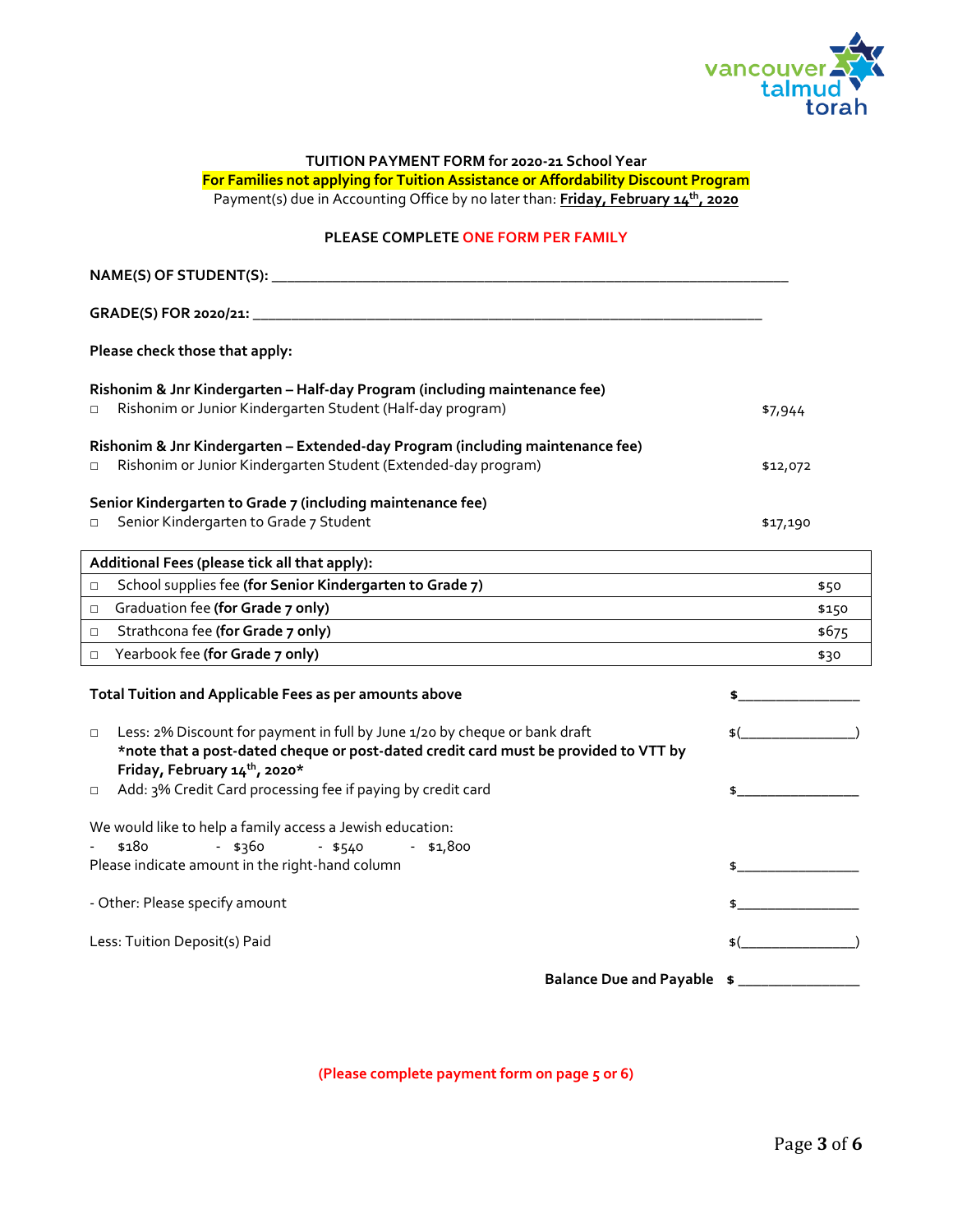

# **TUITION PAYMENT FORM for 2020-21 School Year For Families applying for the Affordability Discount Program**

Payment(s) due in Accounting Office by no later than: **Friday, February 14<sup>th</sup>, 2020** 

# **PLEASE COMPLETE ONE FORM PER FAMILY**

**NAME(S) OF STUDENT(S):** \_\_\_\_\_\_\_\_\_\_\_\_\_\_\_\_\_\_\_\_\_\_\_\_\_\_\_\_\_\_\_\_\_\_\_\_\_\_\_\_\_\_\_\_\_\_\_\_\_\_\_\_\_\_\_\_\_\_\_\_\_\_\_\_\_\_\_\_

**GRADE(S) FOR 2020/21:** \_\_\_\_\_\_\_\_\_\_\_\_\_\_\_\_\_\_\_\_\_\_\_\_\_\_\_\_\_\_\_\_\_\_\_\_\_\_\_\_\_\_\_\_\_\_\_\_\_\_\_\_\_\_\_\_\_\_\_\_\_\_\_\_\_\_\_

**Please check those that apply:** 

| <b>Grades SK-2 - TUITION per Child</b> |                  |                        |                        |
|----------------------------------------|------------------|------------------------|------------------------|
| # of Full Fee Kids $-$ SK - $7$        | 1                | 2                      | ३ or more              |
| Gross Family Income:                   |                  |                        |                        |
| $\Box$ \$125,000 to \$174,999          | $\Box$ \$ 13,707 | $\Box$ \$ 12,066       | ב ⊐<br>11,245          |
| □ \$175,000 t0 \$224,999               | $\Box$ \$ 15,349 | $\Box$ \$ 13,707       | 12,558<br>$\square$ \$ |
| 1 \$225,000 to \$299,999               |                  | $\square$ \$<br>15,020 | 14,528<br>$\square$ \$ |

| Grades 3 to 7 - TUITION per Child |                |                  |                |
|-----------------------------------|----------------|------------------|----------------|
| # of Full Fee Kids $-$ SK - $7$   |                |                  | ३ or more      |
| <b>Gross Family Income:</b>       |                |                  |                |
| $\Box$ \$125,000 to \$174,999     | 14,528<br>ב ⊟  | $\Box$ \$ 13,297 | 12,681<br>ב ⊡  |
| □ \$175,000 to \$224,999          | ⊡ \$<br>15,759 | 14,528<br>□ \$   | 13,666<br>. \$ |
| $\Box$ \$225,000 to \$299,999     |                | $\Box$ \$ 15,513 | 15,143<br>ב ⊡  |

| Additional Fees (please tick all that apply): |                                                          |       |
|-----------------------------------------------|----------------------------------------------------------|-------|
|                                               | Maintenance fee (for all grades)                         | \$200 |
|                                               | School supplies fee (for Senior Kindergarten to Grade 7) | \$50  |
|                                               | Graduation fee (for Grade 7 only)                        | \$150 |
|                                               | Strathcona fee (for Grade 7 only)                        | \$675 |
|                                               | Yearbook fee (for Grade 7 only)                          | \$30  |
|                                               |                                                          |       |

## Total Tuition and Applicable Fees as per amounts above **the set of the set of the set of the set of the set of the set of the set of the set of the set of the set of the set of the set of the set of the set of the set of t**

|  |  | □ Add: 3% Credit Card processing fee if paying by credit card |
|--|--|---------------------------------------------------------------|
|--|--|---------------------------------------------------------------|

Less: Tuition Deposit(s) Paid  $\mathcal{L}$  Paid

### Balance Due and Payable **\$\_\_\_\_\_\_\_\_\_\_ \$\_\_\_\_\_\_\_\_\_\_**

**(Please complete payment form on page 5 or 6)** 

 $$_{\_{}^{\$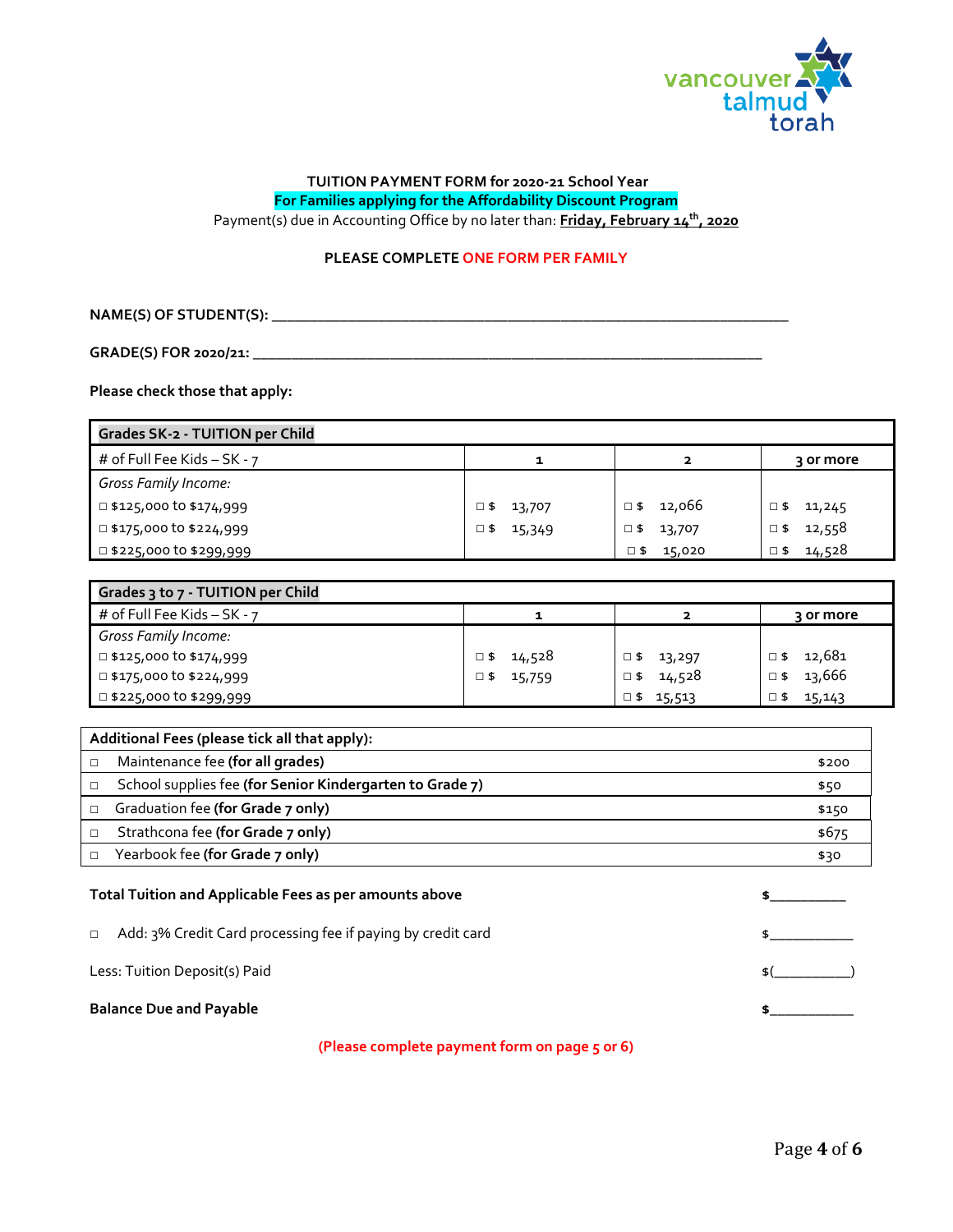

### **Tuition Payment Form for 2020-21 School Year**

For Families not applying for Tuition Assistance Payment(s) due in VTT Accounting Office by no later than **Friday, February 14<sup>th</sup>, 2020** 

**Payment(s) by Cheque or Automatic Withdrawals** 

**PLEASE COMPLETE ONE FORM PER FAMILY**

**NAME(S) OF STUDENT(S):** \_\_\_\_\_\_\_\_\_\_\_\_\_\_\_\_\_\_\_\_\_\_\_\_\_\_\_\_\_\_\_\_\_\_\_\_\_\_\_\_\_\_\_\_\_\_\_\_\_\_\_\_\_\_\_\_\_\_\_\_\_\_\_\_\_\_\_\_

**GRADE(S) FOR 2020/21:** \_\_\_\_\_\_\_\_\_\_\_\_\_\_\_\_\_\_\_\_\_\_\_\_\_\_\_\_\_\_\_\_\_\_\_\_\_\_\_\_\_\_\_\_\_\_\_\_\_\_\_\_\_\_\_\_\_\_\_\_\_\_\_\_\_\_\_

Please check relevant box to indicate payment option selected:

#### **Payment by one CHEQUE or monthly AUTOMATIC WITHDRAWALS from bank account**

 $\Box$  Early Payment in full by cheque provided to VTT by February 14<sup>th</sup>, 2020 (with 2% discount when post-dated on or before June 1/20– this discount is not applicable for families applying for the Affordability Discount)

- □ Eight (8) equal month installments via auto-withdrawal: April 1/20 Nov 1/20
- □ Nine (9) equal month installments via auto- withdrawal: April 1/20 Dec 1/20
- □ Ten (10) equal month installments via auto- withdrawal: April 1/20 Jan 1/21
- □ Eleven (11) equal month installments via auto- withdrawal: April 1/20 Feb 1/21
- □ Twelve (12) equal month installments via auto- withdrawal: April 1/20 Mar 1/21
- □ Thirteen (13) equal month installments via auto- withdrawal: April 1/20 April 1/21
- □ Fourteen (14) equal month installments via auto- withdrawal: April 1/20 May 1/21

Bank Account number: \_\_\_\_\_\_\_\_\_\_\_\_\_\_\_\_\_\_\_\_\_\_\_\_\_\_\_\_\_\_\_\_\_\_ Transit number: \_\_\_\_\_\_\_\_\_\_\_\_\_\_\_\_\_\_\_\_\_\_\_\_\_\_\_

Name of Bank: \_\_\_\_\_\_\_\_\_\_\_\_\_\_\_\_\_\_\_\_\_\_\_\_\_\_\_\_\_\_\_\_\_\_\_\_\_\_\_\_\_ Branch/Institution number: \_\_\_\_\_\_\_\_\_\_\_\_\_\_\_\_\_

Bank Address: \_\_\_\_\_\_\_\_\_\_\_\_\_\_\_\_\_\_\_\_\_\_\_\_\_\_\_\_\_\_\_\_\_\_\_\_\_\_\_\_\_\_\_\_\_\_\_\_\_\_\_\_\_\_\_\_\_\_\_\_\_\_\_\_\_\_\_\_\_\_\_\_\_\_\_\_\_\_\_\_\_\_\_\_\_

Name of Account Holder(s) (please include middle initial if part of legal name):

Authorization Signature: \_\_\_\_\_\_\_\_\_\_\_\_\_\_\_\_\_\_\_\_\_\_\_\_\_\_\_\_\_\_\_\_\_\_\_\_\_\_\_\_\_\_\_\_\_\_\_\_\_\_\_\_\_\_\_\_\_\_\_\_\_\_\_\_\_\_\_\_\_\_\_\_\_\_\_\_\_

**Copy of Voided cheque attached** 

\_\_\_\_\_\_\_\_\_\_\_\_\_\_\_\_\_\_\_\_\_\_\_\_\_\_\_\_\_\_\_\_\_\_\_\_\_\_\_\_\_\_\_\_\_\_\_\_\_\_\_\_\_\_\_\_\_\_\_\_\_\_\_\_\_\_\_\_\_\_\_\_\_\_\_\_\_\_\_\_\_\_\_\_\_\_\_\_\_\_\_\_\_\_\_\_\_\_\_

**ALL PAYMENTS MUST BE RECEIVED BY VTT ACCOUNTING OFFICE BY Friday, February 14th, 2020**